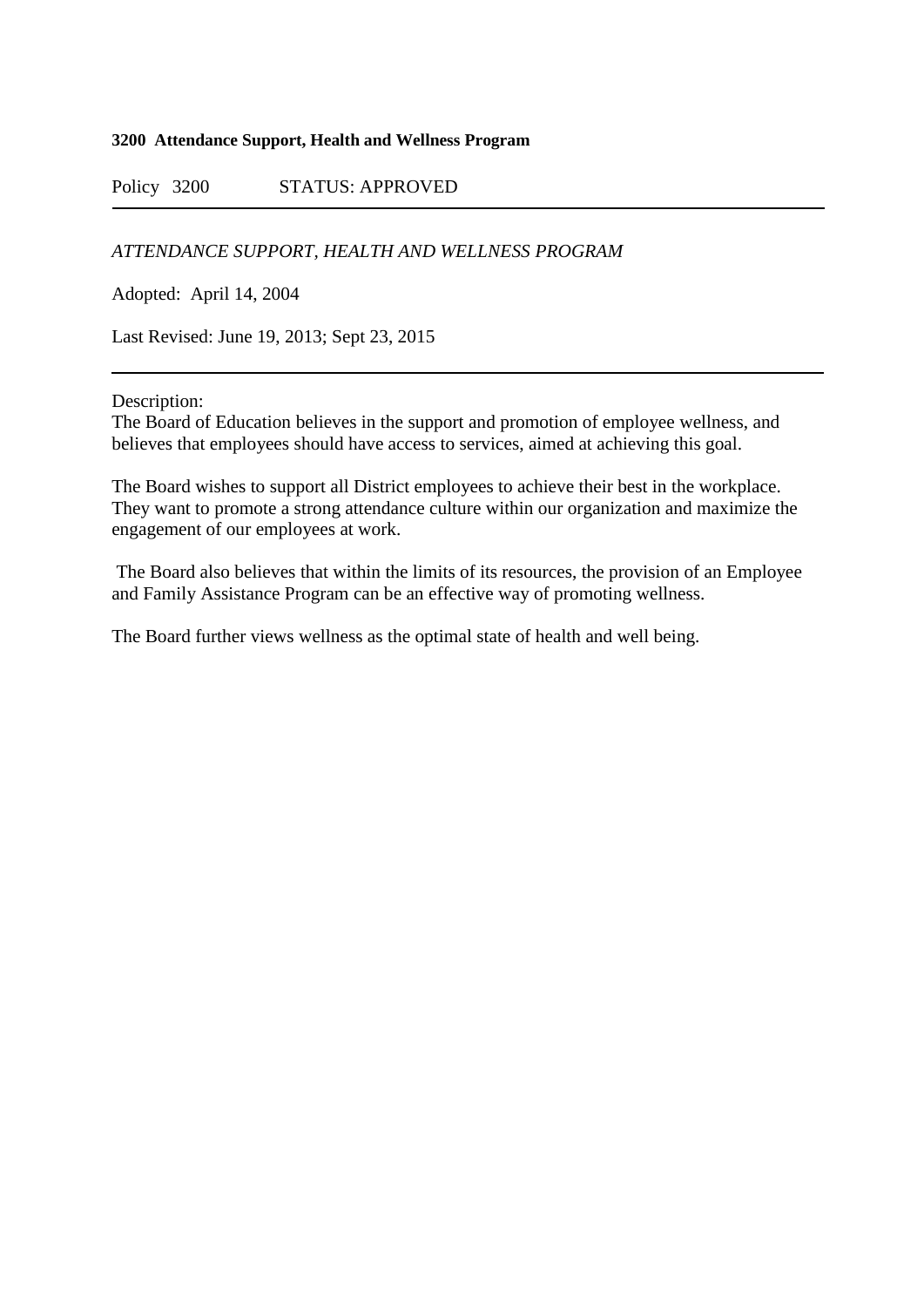# *ATTENDANCE SUPPORT, HEALTH AND WELLNESS PROGRAM*

Adopted: April 14, 2004

Last Revised: June 19, 2013; Sept 23, 2015

Recognizing the importance of employee wellness, SD 59 has developed a Health and Wellness support initiative that promotes a holistic commitment to key areas: attendance support, disability management and wellness initiatives.

## **Attendance Support**:

The Attendance Support Program is designed to manage attendance proactively and consistently by recognizing good attendance and helping those who are having difficulty achieving an acceptable attendance level.

## **Joint Health and Safety Committees**:

Established Joint Health and Safety Committees are in place in each workplace to deal with employees concerns and safety.

# **Joint Early Intervention Services (JEIS):**

- A joint program for all support staff in the school district where an independent party (benefit provider) contacts employees after a period of sick leave absence to offer assistance and to inquire on a return to work date.

#### **Return to Work Program**:

In addition to our usual work with staff on the JEIS program and WorkSafe BC, we have a SafeWork Plan for returning employees that should result in safer work performance.

#### **Wellness Health Incentive Program (WHIP):**

- To create a physically and mentally healthy workplace.
- To improve workplace and employee productivity. Healthy employees work better, longer, and are sick less and/or for shorter duration, handle stress better etc.
- To improve cross program communication and build natural integrated work site team attitude and approach to issues where we all help each other in executing our duties and functions.
- To recognize stellar employee attendance by awarding points to regular employees who do not use sick leave in a month.